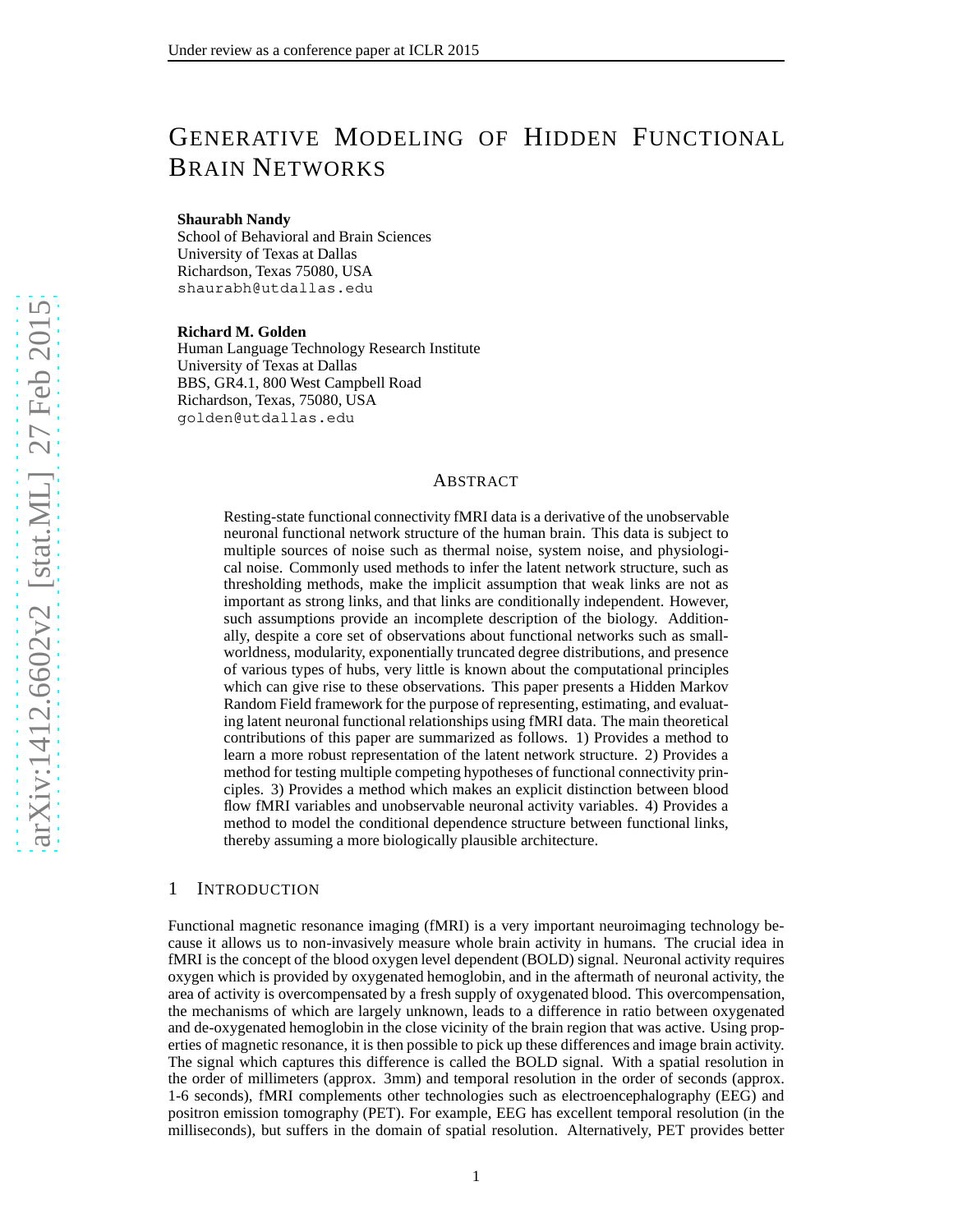spatial resolution than EEG but its temporal resolution can run into the minutes (approx. 90 seconds to 30 minutes depending on the type of tracer used).

As fMRI has established itself as a dominant human brain imaging technology, there has also been a steady increase in the number of fMRI data analysis techniques in the toolkit of the practitioner. For example, compared to the initial days where the general linear model (GLM) dominated, it is now very common to see applications of more advanced techniques such as Structural Equation Modeling (Schlosser et al., 2003; Kim et al., 2007), Granger Causality (Roebroeck et al., 2005; Hamilton et al., 2011), Independent Component Analysis (Beckmann et al., 1997; Stone et al., 2002), Markov Chains (Allen et al., 2012) and Support Vector Machines (De Martino et al., 2008; LaConte et al., 2005). The increased repertoire of tools has greatly increased the questions one can ask using fMRI data. For example, Nishimoto et al. (2011) were able to show that it is possible to reconstruct dynamic images, and Cowen et al. (2014) demonstrated that it is possible to reconstruct face images, just from the fMRI activity evoked by such stimuli. These are just two out of many impressive innovations in the analysis of fMRI data.

The earliest paradigm of fMRI was concentrated on task based studies, where different experimental tasks were correlated with spatial patterns of brain activation, thereby suggesting which regions of the brain are involved in the information processing demands of various task domains such as memory, attention, decision making etc. Since then the use of fMRI has expanded, and functional connectivity information can now be collected using a non-task paradigm called resting state. In this paradigm, data is collected from subjects who lie inside a fMRI scanner and are asked to fixate on a cross-hair or keep their eyes closed. There is no information processing demand. Subjects lie in the scanner for a couple of minutes to an hour depending on what the researcher considers an appropriate amount of time (see Smith et al. (2011) for discussion on length of resting state scans). The utility of the resting state paradigm lies in the fact that regions of the brain that share function are correlated in the low frequency components of the BOLD signal (Cordes et al., 2001). This crucial observation allows us to further our understanding of functional brain organization by looking at functional organization holistically, rather than in the isolation of particular task domains. The raw data, i.e., the time series of the low frequency component  $(<0.1$  Hz) of the resting state BOLD signal, is first pre-processed to remove artifacts, and then an appropriate measure of interdependency (such as Pearson's correlation coefficient) is used to quantify the functional connectivity between the various regions of interest.

Hidden Markov Random Field's (HMRF's), which are latent variable probabilistic graphical models, are another class of models which have previously been applied to brain imaging data analysis. For example, HMRF's have been used for segmentation of MR images into tissue subclasses (Zhang et al., 2001; Esteban et al., 2014;) and functional parcellation of the cortex (Honnorat et al., 2015; Ryali et al., 2013). In this paper, we develop a novel HMRF framework for two purposes. Acknowledging that the BOLD signal is a proxy for neuronal activity and that resting state data is a noisy representation of the latent neuronal functional network, the first goal of this framework is to provide a method to learn a more robust representation of the latent structure. The second goal, which is intimately connected to the first goal, is to provide a method for testing multiple competing theories of functional connectivity. HMRF's have never before been applied to tackle the above mentioned goals. To motivate the importance of these goals, relevant background is first provided in the next section. In light of the background information, the goals of this paper are reiterated in greater detail in the section following the background, before finally diving into the mathematical development.

## 2 BACKGROUND

## 2.1 BRAIN CONNECTIVITY

The study of brain connectivity is usually divided into three major classes: structural connectivity, functional connectivity and effective connectivity. Structural connectivity refers to anatomical connectivity and can be measured via tracer studies in animals (Markov et al., 2012) and diffusion based magnetic resonance imaging (MRI) technologies in humans (Johansen-Berg & Rushworth, 2009). Functional connectivity refers to the temporal statistical relationship between spatially distinct brain regions and is usually inferred from the time series coherence/correlation in brain activity between regions of interest (Park & Friston, 2013). In humans, both structural connectivity and functional connectivity are commonly represented as undirected graphs because directionality information is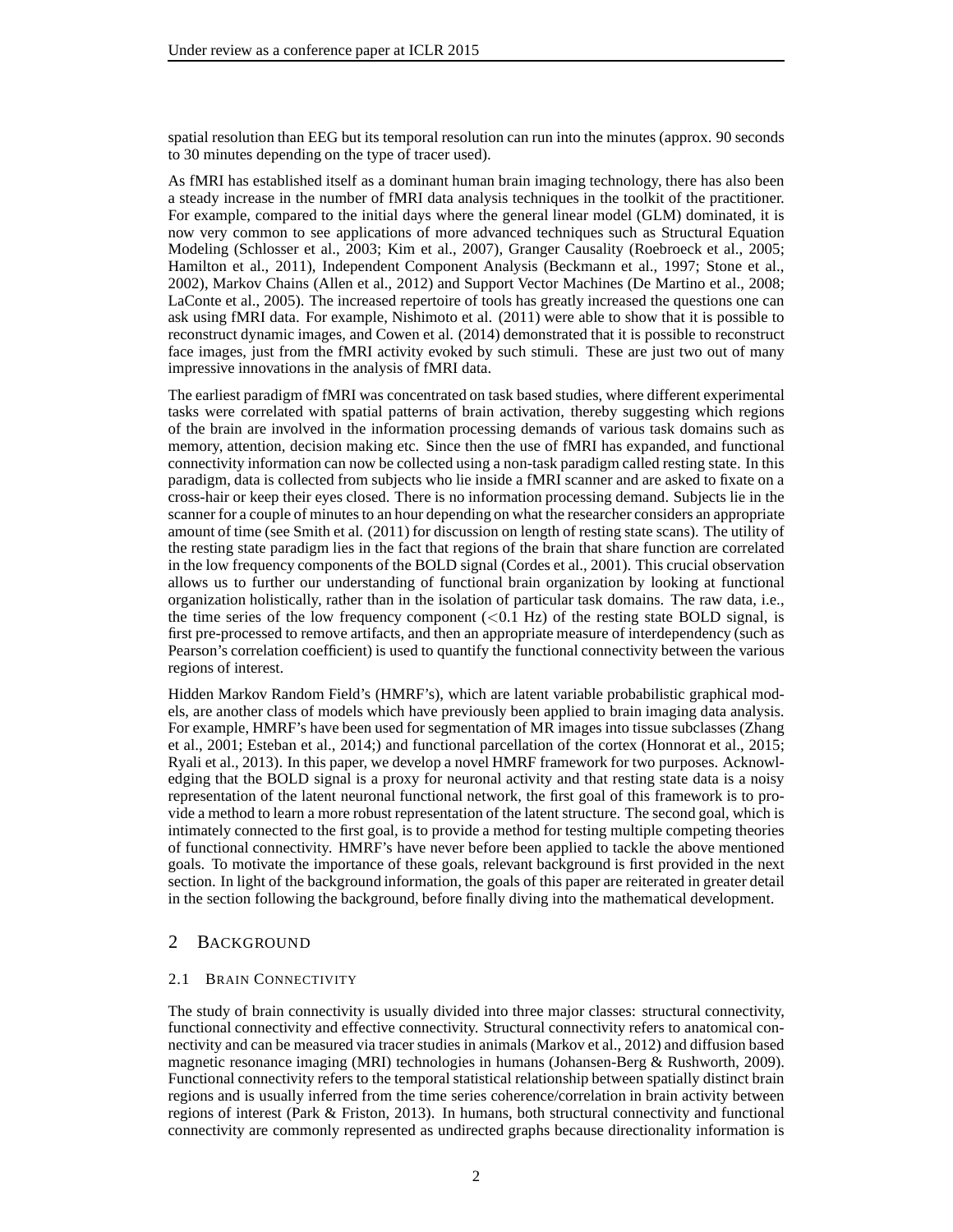usually not available via the measurement process. In contrast, effective connectivity is represented as a directed graph where the edge direction in the graph represents the influence of one node on another, inferred from a particular model of causal dynamics (Friston et al., 2003). This paper focuses on human functional connectivity measured via fMRI.

## 2.2 OBSERVATIONS

Resting state functional connectivity data is often represented as a graph, where a graph is a collection of nodes and edges. The nodes represent meaningful units of information processing, such as brain areas, and the edges, also called functional links, represent the interdependency between the nodes. Representation of functional brain organization data as a graph allows us to borrow constructs from the field of network science (Newman, 2010) and has inspired new ways of thinking about brain organization. For example, functional networks have been shown to display features such as short characteristic path length (Achard et al., 2006), local clustering (Achard et al., 2006), modular structure (Ferrarini et al., 2009), exponentially truncated degree distributions (Eguiluz et al., 2005; Achard et al., 2006), overabundance of short distance connections (Salvador et al., 2005) and the presence of different types of hubs (Buckner et al., 2009; Tomasi & Volkow, 2011). Additionally, it has also been observed that the presence and strength of structural connectivity shapes functional connectivity, (Honey et al., 2009) although it is also possible to observe functional connectivity without the presence of direct structural connections (Vincent et al., 2007). Lastly, as mentioned earlier, the main value of resting state functional connectivity lies in regions of the brain which share function displaying correlation in the low frequency components of the BOLD signal. Functional neuroanatomical systems which display this type of correlation are often called resting state networks, and numerous such networks have been found such as those related to memory (Vincent et al., 2006), visual (Cordes et al, 2000), language (Hampson et al., 2002), auditory (Cordes et al., 2000), salience (Seeley et al., 2007), motor (Biswal et al., 1995) and control (Vincent et al., 2008) systems.

## 2.3 COMPUTATIONAL PRINCIPLES: MOVING FROM KNOWLEDGE TO UNDERSTANDING

As seen above, a core set of observations for functional brain networks has already been collected. As we continue to collect more knowledge about these networks, it is also important to step back and ask what type of rules or computational principles (Churchland & Sejnowski, 1992) might give rise to these observations. Very little is known about these rules. Vertes et al. (2012) is a recent and rare attempt at formalizing this question. The approach taken by Vertes et al. (2012) assumed a parameterized probability model that the probability of a functional link between two regions of interest in a brain network is present or absent. It was assumed that the likelihood of an edge is functionally dependent upon the model's parameters and the manner in which that edge is connected to other edges in the network through specific topological features of the entire network. An "energy function" was then constructed which had the property that a global minimizer of the energy function corresponded to a solution identifying which topological features are predictive of the likelihood of an edge, as well as how those topological properties are predictive. The basic concept of the energy function was to encapsulate the idea that the difference in topological indices (clustering, efficiency, modularity and degree distribution) between generated model networks and observed brain networks should be minimized. Thus, the parameters of their model could be estimated by minimizing an energy function. The goal of this analysis was to not only make predictions about the likelihood of coupling, but more importantly to identify which topological features are relevant to functional brain networks. After the parameters were estimated, networks were generated using the probability model with the learned parameter values. Validation consisted of checking if the topological indices calculated on generated model networks matched those of the observed brain networks. Their main observation was that a probability law for a functional link between two regions, where there is competition between a distance penalty term (Euclidean distance used as a proxy for wiring cost) and a topological feature which favors links between regions sharing input nodes, can capture many known topological indices of these networks. It is important to note, as also emphasized in Vertes et al. (2012), that such a rule (despite the biological plausibility) is computationally sufficient but not necessary to explain the observations. Multiple semantically similar energy functions were constructed, and the main results did not change as a function of the form of the energy function. Lastly, they showed that the difference in networks of healthy controls versus a schizophrenic group is reflected in differing parameter values.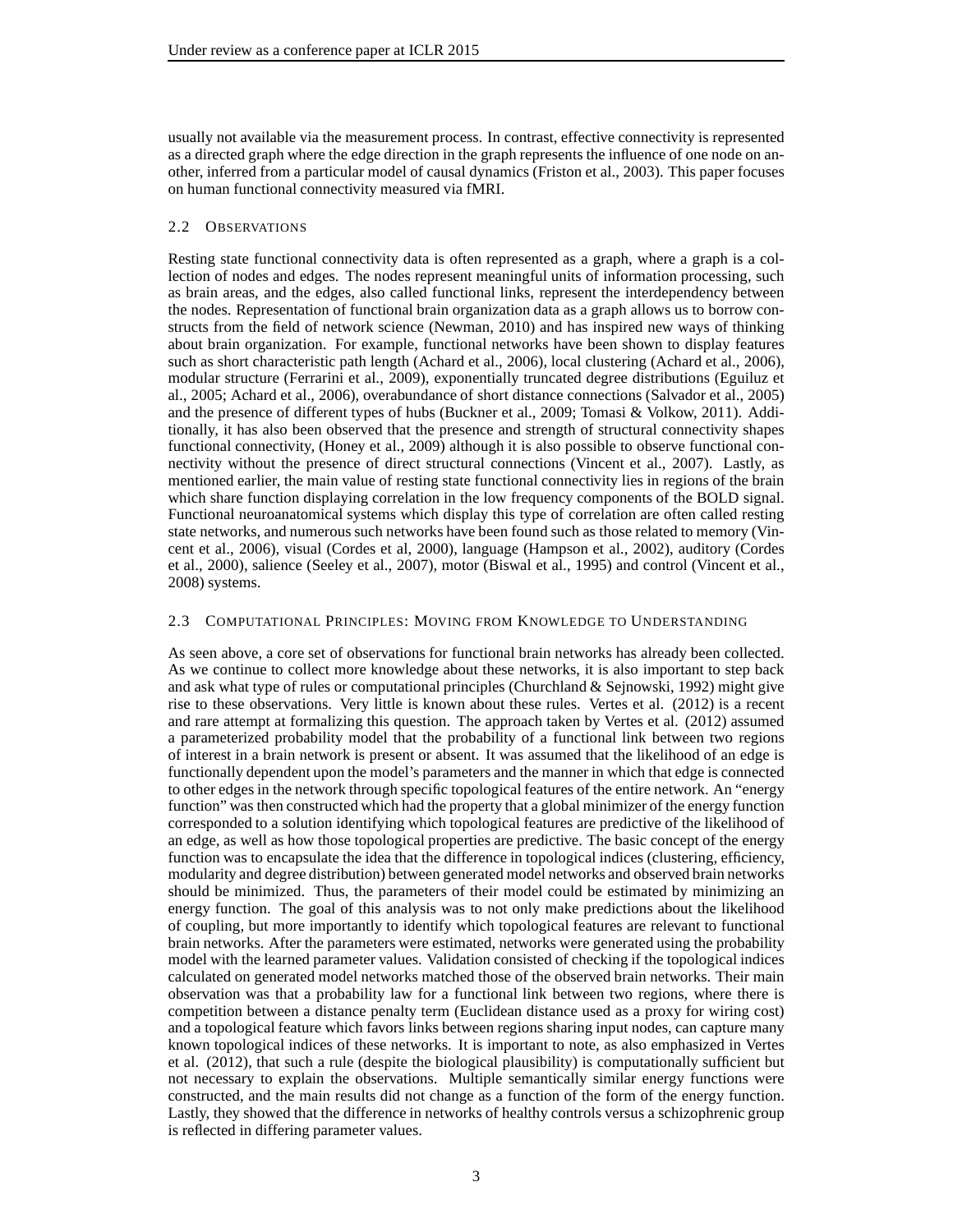As expected from any early attempt at a hard problem, the approach of Vertes et al. (2012) leaves room for improvement. From a neuroscience perspective, it is important to realize that any generated model network which displays topological indices similar to observed brain networks, is not necessarily sufficiently grounded in the known neuroscience. This is because multiple different configurations of a network can realize the same index. For example, let's assume that there is an index that quantifies the modular organization of a network. If the value of this index for generated model networks matches that of observed brain networks, further validation would still be required to ascertain that the modular organization of the generated network does in fact follow the known modules of the human brain such as the visual system, sensorimotor system, auditory system etc. There are also possibilities for methodological improvements. Due to the lack of a principled choice of an energy function, multiple different semantically similar energy functions were tested to increase confidence in the results, and it was shown that the main results do not change qualitatively as a function of the energy function. Despite this effort, it is quite conceivable that energy functions which were not tested, but are semantically similar, might qualitatively change the main results. There is another very crucial methodological limitation. The energy function implicitly informed the model of the topological indices which the generative model should learn, since the goal of the energy function was to minimize the difference in value of topological indices between generated and observed brain networks. Since these same topological indices were then used for the validation of the generated networks, there is an inherent circularity. This was explicitly recognized in Vertes et al. (2012) and hence during the validation phase the generated model networks were also compared to a set of observed brain networks which had not been used in the training phase. Despite this effort, the confidence in the results would have been greater if there was a way to circumvent this circularity. Lastly, the difference in parameter values between the healthy and schizophrenic group were shown to be qualitatively different, but it is not certain if this difference is real or due to sampling error since no error bounds were provided.

## 3 GOAL

In fMRI, blood flow variables are a proxy for neuronal activity variables. Additionally, it is well known that thermal noise, system noise, and physiological artifacts can all affect the fMRI signal (Huettel et al., 2004). Hence, resting state functional connectivity fMRI data can be considered a noisy representation of the ground truth functional network structure. Thus, the first goal of this paper is to develop a methodology which can learn a better representation of the initial fMRI data. Additionally, a large number of robust observations has been collected for resting state networks. This is truly remarkable considering the large variance in scanner types, imaging parameters and pre-processing pipelines. Yet, apart from Vertes et al. (2012), we do not know of other formal attempts at moving from these observations to formal explanations which can account for these observations. Any new field of inquiry requires a minimal number of observations before it is worthwhile to dive into theoretical endeavors. This paper argues that the threshold of minimal number of observations has been reached, and takes the philosophical viewpoint that unless we move from observations to theory, we will not be able to move from knowledge to understanding. But, this is easier said than done. The limitations of the pioneering efforts of Vertes et al. (2012), point toward a lack of a principled approach to this problem. Thus, the second goal of this paper is to develop a methodology which can address these limitations. To concurrently achieve the above stated goals, this paper develops a statistical machine learning framework for generative modeling of functional connectivity networks. We specifically call this a *framework* because we are not developing a single model. Rather, we are providing a scaffolding which can be used to postulate and test multiple models which represent multiple competing theories of functional connectivity. This is achieved by using "feature functions" (explained in Section 4), which allows the researcher to postulate different theories of functional connectivity while minimally changing the mathematics.

The framework is based on a Hidden Markov Random Field (HMRF). A HMRF is a latent variable probabilistic graphical model that can represent a joint probability distribution over random variables, some of which are observable and some of which are latent. As eluded above, in fMRI, one can conceptualize two variables of interest because hemodynamic response is a proxy for neuronal activity. More specifically, the first set of variables can represent the non-observable (latent/hidden) neuronal activity, and the second set of variables can represent the hemodynamic response. The distinction between observed variables and latent variables in a HMRF can be used advantageously to explicitly recognize that much theoretical work remains to be carried out to understand the coupling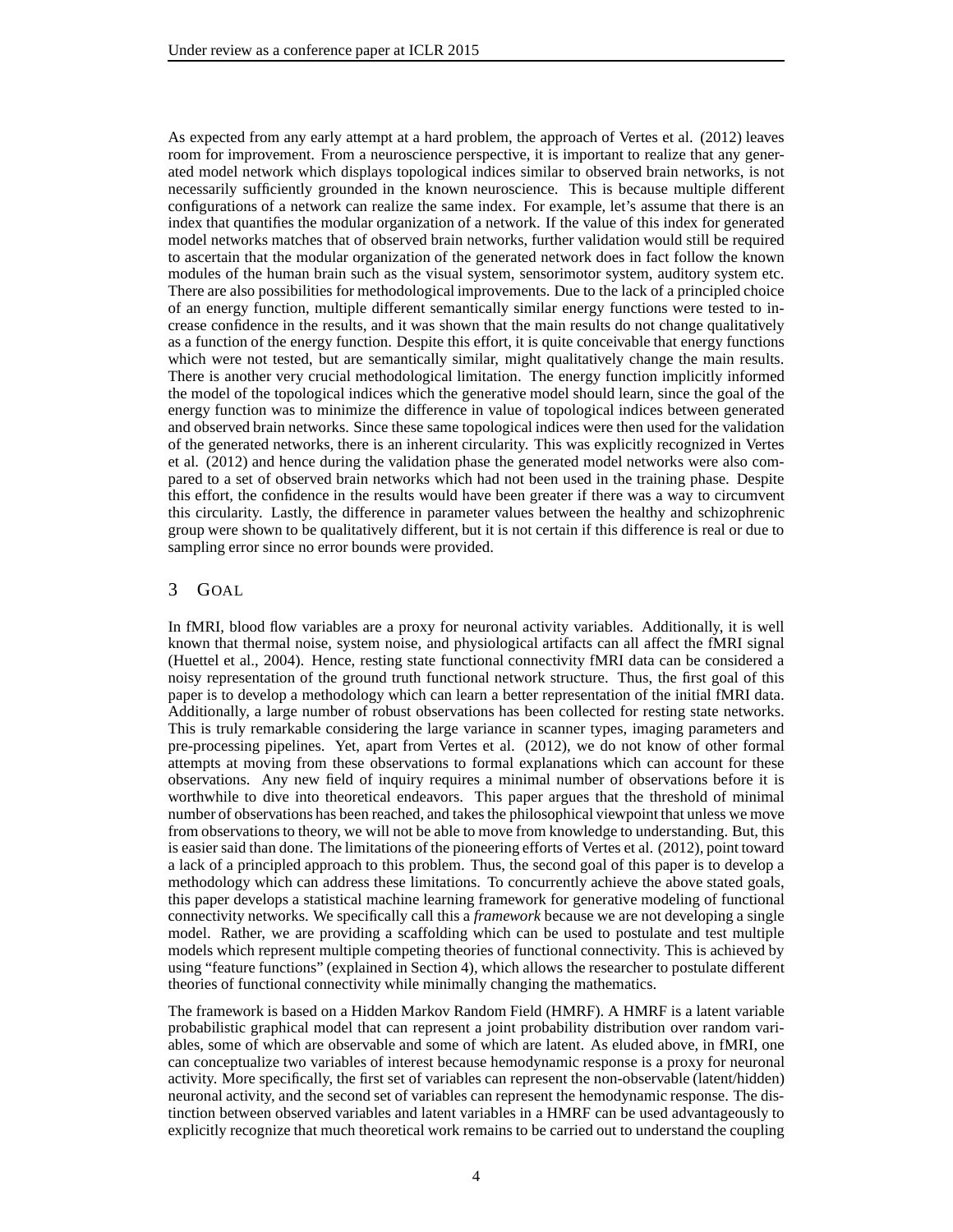relationship between neuronal activity and hemodynamic response in fMRI (Logothetis, 2008), and hence prevent the confounding of observed correlation values (inferred from the hemodynamic response) and hidden functional connectivity network structure. The word "Markov" refers to the idea that each random variable is not independent, but rather is dependent upon a subset of the other random variables, thereby facilitating the modeling of conditional dependence structures between the random variables. The probability rule for an edge in the hidden network structure can then be postulated based on a researchers theory of what influences functional connectivity. Once the model is explicitly represented, the parameters of the model can be learned in a maximum likelihood estimation (MLE) framework. In MLE, the goal of learning is to find the parameters which maximize the likelihood of the observed dataset. Thus, the objective function (energy function) in a MLE framework does not implicitly inform the model of the desired topological indices. Once the parameter values have been learned, functional brain networks can be generated by sampling from the joint probability distribution. The generated networks can be validated by checking if they are able to capture the known organizational features of the brain without limiting them a priori to a few topological indices. The tools of model selection criteria can be used to compare multiple models, model misspecification tests can be used to check if a postulated model is capable of representing the data generating process, and hypothesis testing can be carried out to test if parameter values change across experimental conditions (such as healthy vs.schizophrenic). Lastly, this estimation framework also allows us to state guarantees on parameter estimates such as its consistency, efficiency, asymptotic distribution and error bounds (Greene, 2003).

It is necessary to highlight that the HMRF framework brings with it two important innovations. First, the importance of the ability to make the distinction between observed blood flow variables and hidden neuronal variables cannot be overstated. Currently, despite the general acceptance that blood flow variables are a very high level approximation of neuronal activity variables, it is often assumed by the practitioner that there are no available methods which can distinguish between these two variables. Secondly, the importance of the simple "Markov" idea also cannot be overstated. For example, thresholding is a common approach to infer the true network structure given the observed fMRI correlational data. In one type of thresholding, the top "x" percent of the strongest functional links (where x is usually a number between 2 and 10) are considered important and the rest of the links are pruned. This is a "poor man's approach" to representation learning. The implicit assumption here is that weak links are not important, and that functional links are conditionally independent. Such assumptions are not biologically accurate (see Bassett et al., (2011) for an explicit example where weak links have been shown to be important), and yet thresholding remains a dominant method to infer network structure due to the absence of other methods which can make better assumptions. The HMRF framework tackles both the above problems.

## 4 HIDDEN MARKOV RANDOM FIELD FRAMEWORK: MATHEMATICAL DEVELOPMENT

After data collection and pre-processing, the final form of the data is an adjacency matrix to which the Hidden Markov Random Field (HMRF) framework will be applied. It is assumed that the brain has already been parcellated into appropriate regions of interest (nodes), and that the interdependency between the nodes (i.e., edges representing functional connectivity) has been quantified as Pearson's correlation coefficient. Pearson's correlation coefficient is the most commonly used measure of functional connectivity. Additionally, instead of postulating specific computational principles, we introduce the framework more generally via "feature functions" so that researchers can postulate and test their own theories of functional connectivity.

The thinking behind using feature functions goes as follows. It is not sufficient to just identify an unresolved problem, build a tool to tackle the problem which clearly presents all the modeling assumptions, and is overall sound in its mathematical formulation. One has to aspire to go beyond, and introduce the tool to the practitioner in a manner where ideas can be quickly tested. The feature function aids this very important, and often neglected goal, i.e., presenting a new mathematical tool to the practitioner where ease of use is fundamentally valued. The basic idea of a "feature function" is simple. The feature function is a collection of factors that the researcher postulates as being the factors which influence functional connectivity between any two nodes. For example, one could postulate the same factor that Vertes et al. (2012) showed to be important, i.e., a feature which counts the number of nearest neighbors (i.e. nodes) in common between the the two nodes that an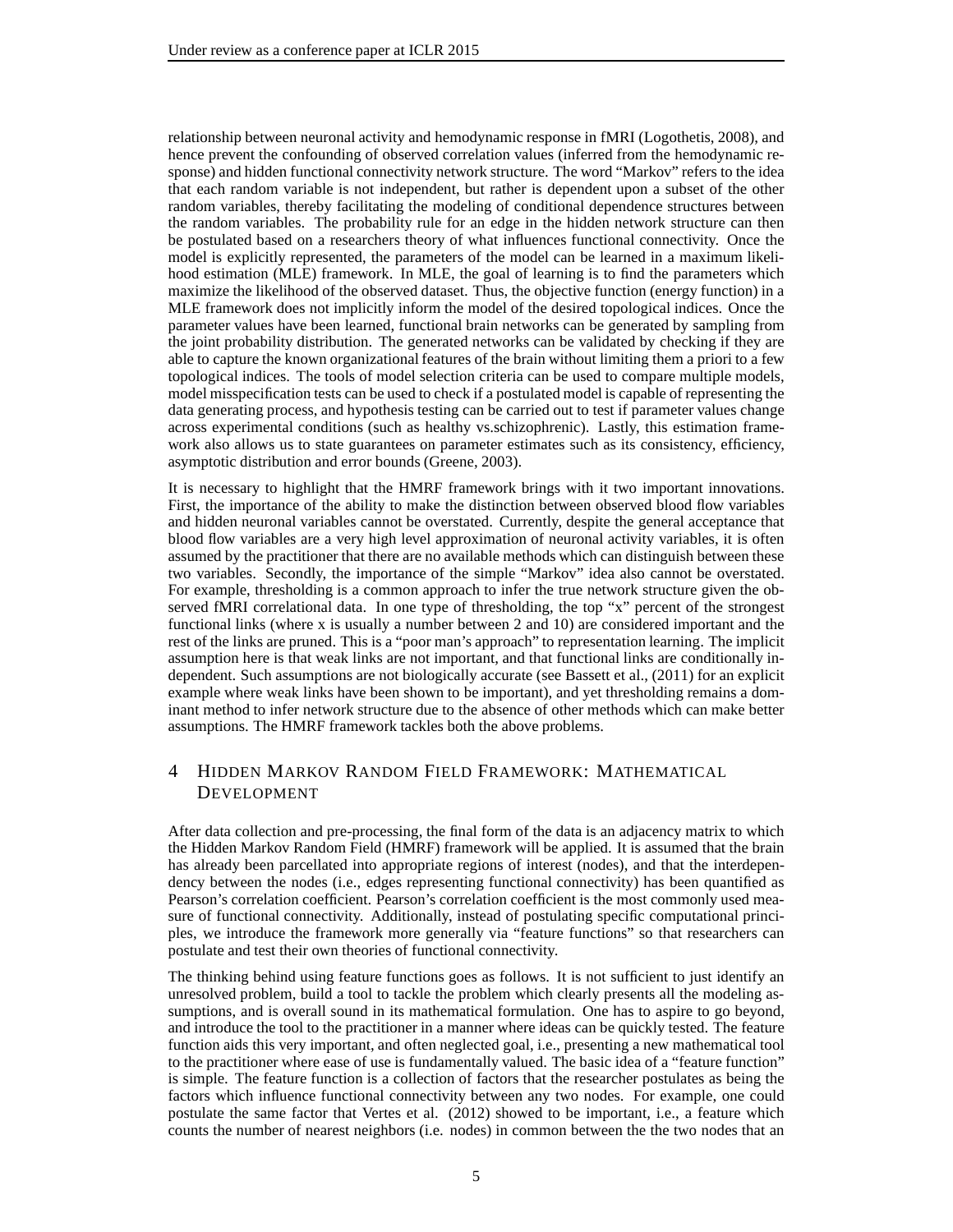edge connects. Another type of feature could be a "system membership" feature which represents if an edge connecting two nodes is within the same system or between systems. A practitioner is more interested in testing various hypotheses about factors/features which affect functional connectivity, as compared to the mathematical formulation of the tool. Hence, all they need to do to is simply interact with the feature function module in the software package, and test multiple models quickly, while the mathematical machinery consisting of undirected graphs, latent variables, learning algorithm, sampling algorithms etc., does not compete for their focus.

#### 4.1 DATA GENERATING PROCESS

The statistical environment of the learning machine is conceptualized as consisting of two variables of interest. The first set of variables,  $\mathbf{x} \in \{0,1\}^d$ , represents the hidden functional network structure. The *i*<sup>th</sup>individual element of x,  $x_i$ , takes on the value of 1 if the *i*<sup>th</sup> edge in the hidden functional network is present and takes on the value of 0 otherwise. The second set of variables,  $y \in \mathbb{R}^d$ , represents the observed Fisher transformed correlation in BOLD signal between brain regions. The  $i<sup>th</sup>$  individual element of y,  $y_i$ , is the observed Fisher transformed correlation in BOLD signal between the two brain regions that the  $i^{th}$  edge connects. The training data consists of n data records (1 data point per subject). The data set  $\mathcal{D}_n$  is defined by:  $\mathcal{D}_n \equiv \{y_1, \ldots, y_n\}$ , since  $x_1, \ldots, x_n$  are never directly observable. Formally, the data set  $\mathcal{D}_n$  is a realization of a random sample which is a stochastic sequence of n independent and identically distributed  $d$ -dimensional random vectors with common DGP  $P^0$ .

#### 4.2 NOTATION

- $d$ : total number of edges in network
- $n$ : total number of networks/subjects
- **x** : vector representing the hidden variables in the network,  $\mathbf{x} \in \{0, 1\}^d$
- $x_i$ :  $i^{th}$  individual element of  $x, i = 1...d$
- $\mathcal{N}_i(\mathbf{x})$ : neighborhood graph of  $x_i$
- y : vector representing the observable variables,  $y \in \mathbb{R}^d$
- $y_i$ :  $i^{th}$  individual element of  $y, i = 1...d$
- $t$  : index for subject,  $t = 1...n$
- $f_i$ : a function  $f_i: \mathbb{R}^d \to \mathbb{R}^{k+1}$  which is defined such that  $f_i(\mathbf{x})$  is a nonlinear hidden representation of x.
- $D_i$ : a function  $D_i: \mathcal{R}^d \to \mathcal{R}$  which is defined such that  $D_i(\mathbf{x})$  is the Euclidean distance between the two nodes that  $x_i$  connects. Euclidean distance is used as a proxy for wiring cost.

#### 4.3 PROBABILITY MODEL

The probabilistic modeling assumptions are as follows.

It is assumed that the probability density of a Fisher transformed correlation between BOLD activity in two brain regions, ,  $y_i$ , is Gaussian which is conditionally dependent upon the presence/absence of a latent functional link, i.e.,  $x_i$ . This is justified by the theoretical result that the sampling distribution of a Fisher transformed correlation coefficient is Gaussian (Fisher, 1915; Fisher, 1921). More specifically, it is assumed that  $y_i$  is distributed as a Gaussian with mean  $\alpha_1$  and variance  $\sigma_1$  when  $x_i = 1$ , and as a Gaussian with mean  $\alpha_0$  and variance  $\sigma_0$  when  $x_i = 0$ .  $\alpha_1, \alpha_0, \sigma_1$  and  $\sigma_0$  are treated as free parameters. This can be compactly represented as:

$$
p(y_i \mid x_i) = (\sqrt{2\pi}(\sigma_1 x_i + \sigma_0 (1 - x_i)))^{-1} \exp(-\frac{(y_i - (\alpha_1 x_i + \alpha_0 (1 - x_i))^2}{2(\sigma_1 x_i + \sigma_0 (1 - x_i))^2}).
$$
 (1)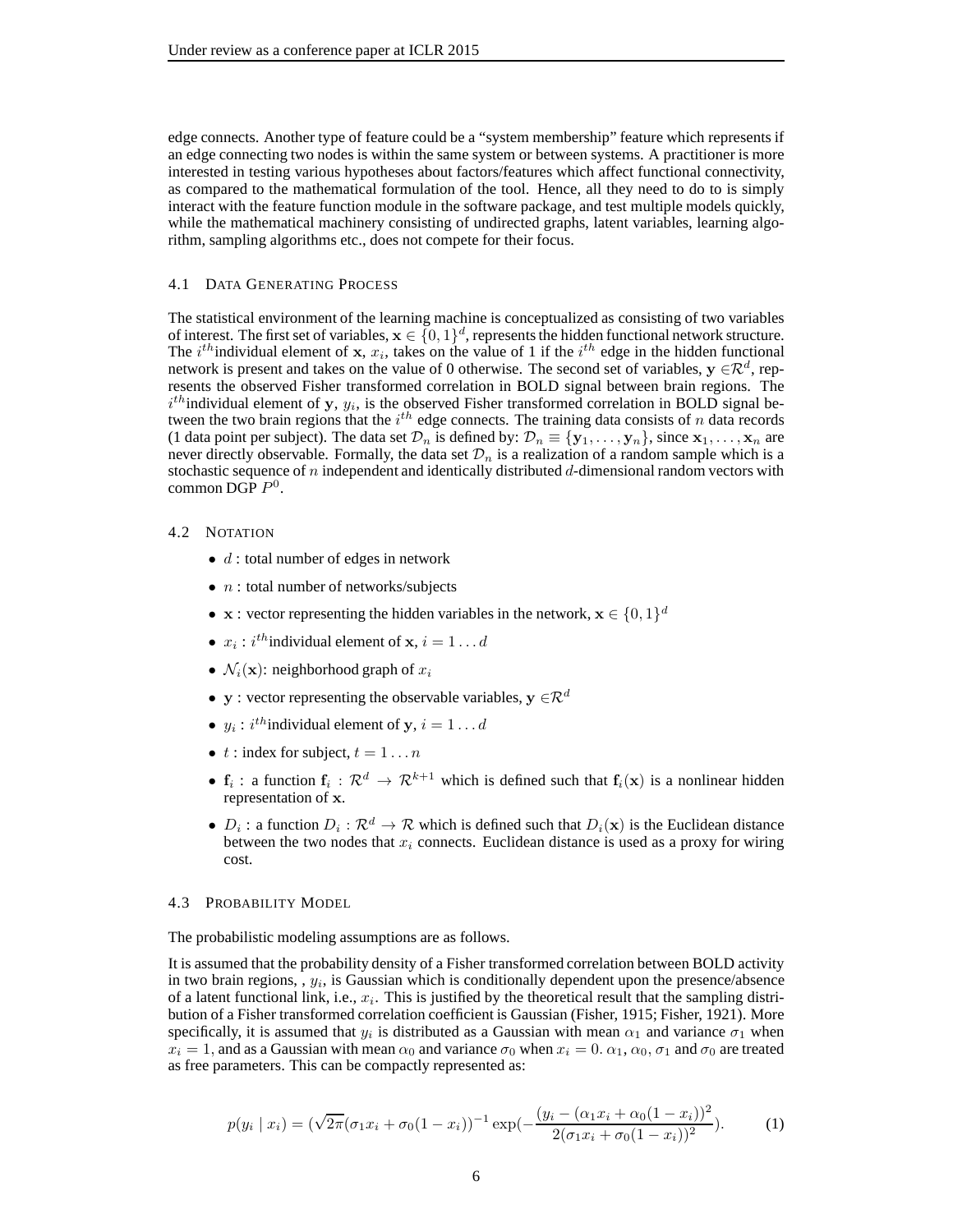It is assumed that the  $y_i$ 's are conditionally independent given the  $x_i$ 's. m is a d-dimensional vector with  $i^{th}$  element  $(x_i\alpha_1 + (1-x_i)\alpha_0)$ . C is a d x d dimensional covariance matrix with  $ii^{th}$  diagonal element  $(x_i \sigma_1 + (1 - x_i)\sigma_0)$  and all off diagonal elements  $0's$ . In addition,

$$
p(\mathbf{y}|\mathbf{x};\boldsymbol{\theta}) = \prod_i p(y_i|x_i;\boldsymbol{\theta}) = ((\sqrt{2\pi})^d det(\mathbf{C}))^{-1} exp(-(1/2)(\mathbf{y}-\mathbf{m})^T \mathbf{C}^{-1}(\mathbf{y}-\mathbf{m}))
$$
 (2)

where

$$
\boldsymbol{\theta} = [\alpha_0 \ \alpha_1 \ \sigma_0 \ \sigma_1]^T
$$

which is the Multivariate Gaussian Distribution with mean vector m and covariance matrix C.

A slightly different, but semantically more meaningful approach is taken for the postulation of  $p(x)$ . Instead of directly postulating  $p(x)$ , a potential function is first postulated for the field x. The potential function is a natural way to formally capture a researcher's intuition about the hidden network structure. The basic idea is that configurations of x which have higher probability are given lower potential. Another key idea is that of a neighborhood graph. The neighborhood of an edge  $x_i$  is represented as  $\mathcal{N}_i(\mathbf{x})$  and consists of a collection of other edges on which  $x_i$  is conditionally dependent. For example, one could assume that the neighborhood of an edge consists of all the other edges which share nodes with that edge. Once a potential function for the field x has been postulated, the Hammersley-Clifford Theorem (Golden, 1996) can be invoked to write down a legitimate probability density over x, i.e.,  $p(x)$ . A step by step procedure for deriving  $p(x)$  is now presented.

• First a potential function for a single edge,  $V(x_i | N_i(\mathbf{x}))$ , is postulated. The quantity "V" may be interpreted as the amount of "support" or "evidence" that an edge is present, with smaller values of  $V$  corresponding to increased support or evidence. The value of  $V$  depends upon a set of features or topological properties that is represented in the *feature function*  $f_i$ . The feature function  $f_i : \mathcal{R}^d \to \mathcal{R}^{k+1}$  is defined such that  $f_i(\mathbf{x})$  is a collection of  $k+1$  features/factors which are properties of the graph specified by x, and postulated by the researcher to influence functional connectivity. For example, as used with good results in Vertes et al. (2012), a topological feature which counts the number of nearest neighbors (i.e. nodes) in common between the the two nodes that an edge connects, could be one of the elements of the feature function. Similarly,  $k$  other features can be hypothesized. Additionally, regularization can also be introduced. For example, one could penalize the likelihood of an edge as a function of wiring cost,  $D_i$ , where  $D_i : \mathcal{R}^d \to \mathcal{R}$  is defined such that  $D_i(\mathbf{x})$  is the Euclidean distance between the two nodes that  $x_i$  connects. Euclidean distance as a proxy for wiring cost has previously been shown to yield good results (Vertes et al., 2012).

$$
V(x_i|\mathcal{N}_i(\mathbf{x});\boldsymbol{\beta}) = -\boldsymbol{\beta}^T \mathbf{f}_i + ||\boldsymbol{\beta}||^2 D_i
$$
\n(3)

where

$$
\boldsymbol{\beta} = \left[ \begin{array}{cccc} \beta_0 & \beta_1 & \beta_2 & \dots & \beta_k \end{array} \right]^{\mathrm{T}}
$$

(The functional form of the potential function can be justified using the "economy" theory of brain organization which states that brain organization negotiates a trade-off between increasing adaptive value and minimizing wiring costs. See Bullmore & Sporns (2012) for extensive neuroscience evidence.)

• The potential function for the entire field can then be written as a summation of the individual potential functions.

$$
V(\mathbf{x};\boldsymbol{\beta}) = -\boldsymbol{\beta}^T \sum_{i} \mathbf{f}_i + ||\boldsymbol{\beta}||^2 \sum_{i} D_i
$$
 (4)

The quantity  $V(\mathbf{x}; \beta)$  is a monotonically decreasing function of the evidence supporting the frequency of occurrence of x.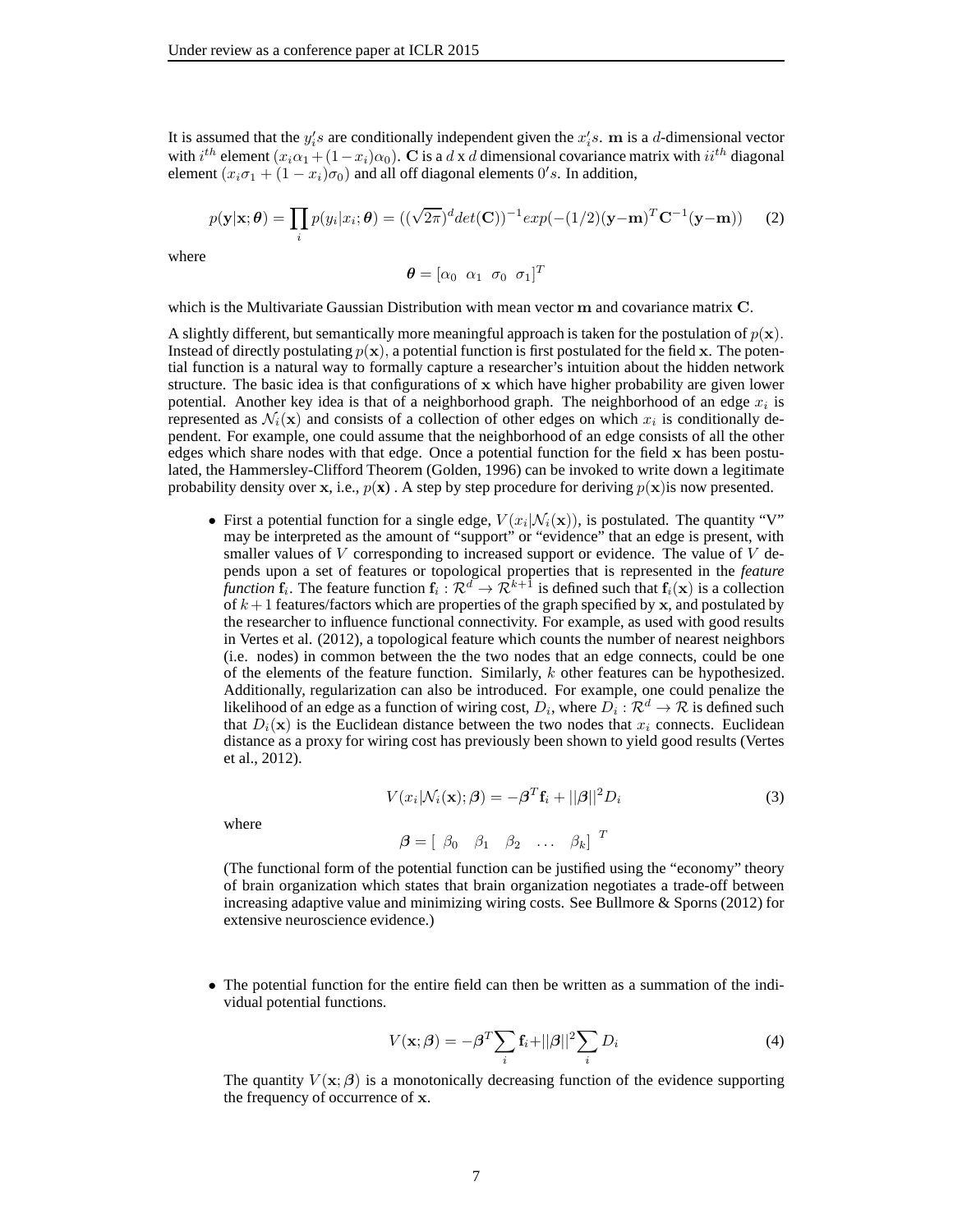• The joint density function over the field x can then be written as:

$$
p(\mathbf{x}|\boldsymbol{\beta}) = \frac{1}{Z_{\mathbf{x}}} exp(-V(\mathbf{x})) = \frac{1}{Z_{\mathbf{x}}} exp(\boldsymbol{\beta}^T \sum_{i} \mathbf{f}_i - ||\boldsymbol{\beta}||^2 \sum_{i} D_i)
$$
(5)

where

$$
Z_{\mathbf{x}} = \sum_{\mathbf{x} \in \{0,1\}^d} exp(\boldsymbol{\beta}^T \sum_i \mathbf{f}_i - ||\boldsymbol{\beta}||^2 \sum_i D_i)
$$

Using the definition of conditional probability, the joint density over x and y can now be written as:

$$
p(\mathbf{x}, \mathbf{y}|\boldsymbol{\beta}, \boldsymbol{\theta}) = p(\mathbf{y}|\mathbf{x}; \boldsymbol{\theta}) P(\mathbf{x}|\boldsymbol{\beta})
$$
\n(6)

#### 4.4 LEARNING AND INFERENCE

The parameter vectors  $\theta$  and  $\beta$  are simultaneously estimated using the method of maximum likelihood estimation by minimizing the objective function:

$$
\ell_n(\boldsymbol{\theta}, \boldsymbol{\beta}) = -(1/n) \sum_{t=1}^n \log \sum_q p(\mathbf{y}^t | \mathbf{x}^q; \boldsymbol{\theta}) p(\mathbf{x}^q | \boldsymbol{\beta})
$$
(7)

which maximizes the likelihood of the observed data  $y_1, \ldots, y_n$ . The evaluation of the summation in this objective function is computationally intractable. However, contrastive-divergence type of methods (Bengio & Delalleau, 2009) in conjunction with the Metropolis-Hastings method (Hastings, 1970) for sampling from the probability mass function  $p(x|\beta)$ , can be used to make the problem computationally tractable.

A Metropolis-Hasting method (Bishop, 2006) can be used to generate latent variable values given the observed values, for the purpose of inferring the latent functional network structure from the noisy fMRI data. In addition, model selection criteria such as Bayes Information Criterion (BIC) (Bishop, 2006) can then be used as the basis for comparing competing hypotheses.

## 5 DISCUSSION

This paper starts with two basic premises. 1) Resting state functional connectivity fMRI data is a noisy representation of the functional organization of the brain. 2) Researchers have collected a robust set of observations about functional connectivity networks and yet very little is known about the type of computational principles which operate in these networks and give rise to the observations. Based on these two premises, a Hidden Markov Random Field framework for generative modeling of resting state functional connectivity networks has been proposed. This framework serves the joint purpose of learning representations of the observable data, while testing computational principles which operate in these networks.

In the proposed framework, two types of functional connectivity variables are conceptualized. One set of variables represents the observable functional connectivity blood flow fMRI data, and the second set of variables represents the hidden functional connectivity network structure. It is assumed that an observed value is conditionally dependent upon the presence or absence of a latent functional connectivity link. More specifically, it is assumed that an observable value is a mixture of two Gaussian distributions, one signifying the presence of a latent functional link and the other the absence. The probability of a latent functional link itself depends upon properties in the hidden functional network structure which are hypothesized by a researcher to be predictive of the presence or absence of a functional link.

The theoretical contributions of this paper can be summarized as follows.

1. A probabilistic framework for resting state functional connectivity fMRI analysis which makes an explicit distinction between observable variables (fMRI blood flow variables) and latent/hidden variables (neuronal activity variables).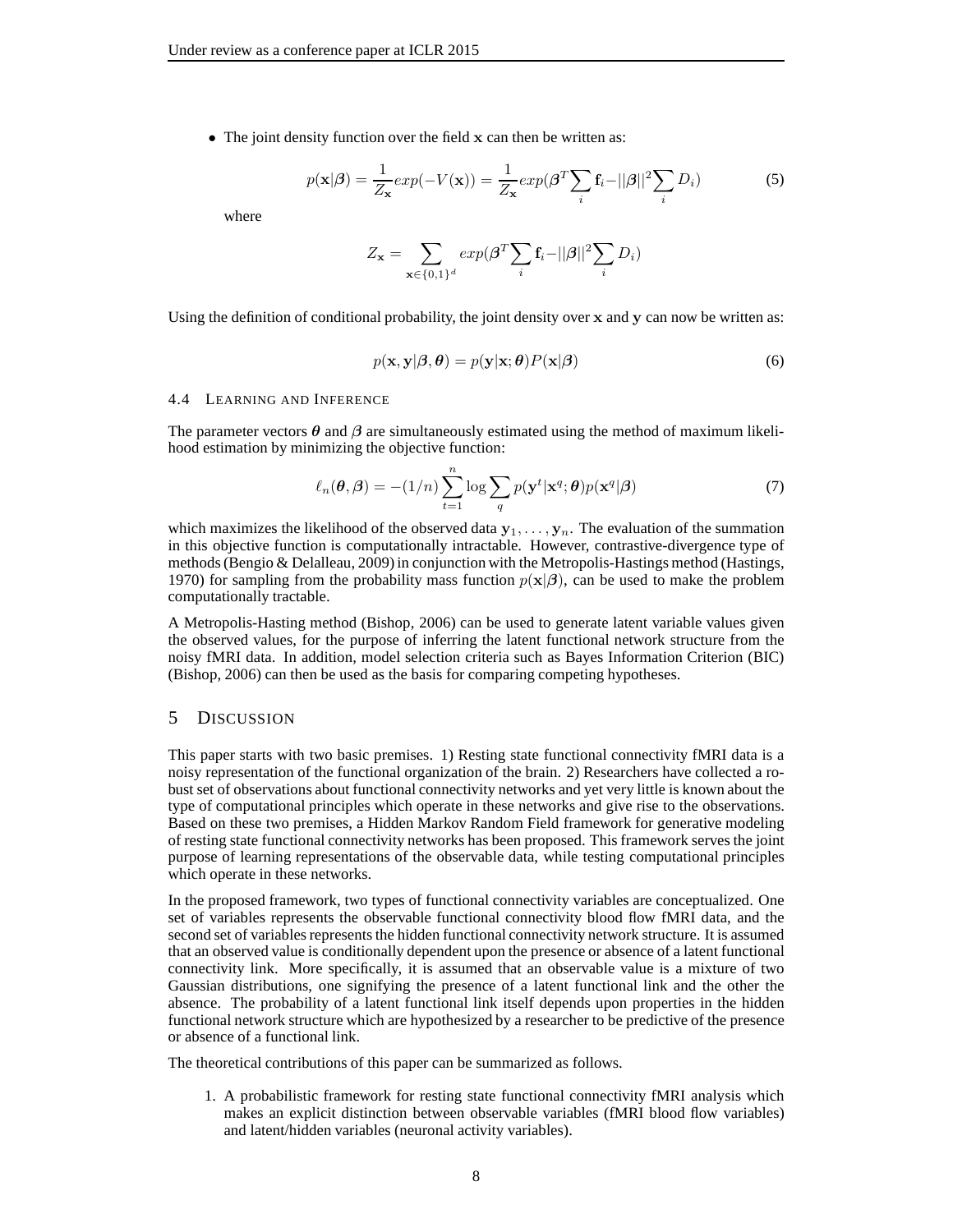- 2. Provides a method which can model the conditional dependence structure between functional links, thereby assuming a more biologically plausible architecture than the commonly made conditional independence assumption.
- 3. Provides a method to learn a representation of the latent neuronal functional network structure from noisy fMRI data.
- 4. Provides a method for testing multiple competing hypotheses of functional connectivity principles.
- 5. The approach involves the use of "feature mapping functions" which corresponds to different hypotheses regarding what properties of the latent functional connectivity network are predictive of the presence or absence of a functional link.
- 6. The number of free parameters is relatively small. There are only  $k + 1$  free parameters for specifying the latent structure and only 4 parameters specifying the observable structure.
- 7. All parameters of the model have semantically interpretable properties.
- 8. The probabilistic framework provides guidance regarding what objective function should be used to "match" estimated free parameters to the observed data. Specifically, maximum likelihood methods are used rather than ad hoc methods of previous approaches.
- 9. The probabilistic framework provides a methodology for estimating the likelihood of a model given the observed data. This can be used as the basis for a model selection criteria for comparing competing hypotheses. For example, deciding which of two probability models is most probable given the observed data.

## **REFERENCES**

- Achard, Sophie, Salvador, Raymond, Whitcher, Brandon, Suckling, John, and Bullmore, Ed. A resilient, low-frequency, small-world human brain functional network with highly connected association cortical hubs. *The Journal of Neuroscience*, 26(1):63–72, 2006.
- Allen, Elena A, Damaraju, Eswar, Plis, Sergey M, Erhardt, Erik B, Eichele, Tom, and Calhoun, Vince D. Tracking whole-brain connectivity dynamics in the resting state. *Cerebral cortex*, pp. bhs352, 2012.
- Beckmann, Christian F and Smith, Stephen M. Tensorial extensions of independent component analysis for multisubject fmri analysis. *Neuroimage*, 25(1):294–311, 2005.
- Bengio, Yoshua and Delalleau, Olivier. Justifying and generalizing contrastive divergence. *Neural Computation*, 21(6):1601–1621, 2009.
- Bishop, Christopher M. *Pattern Recognition and Machine Learning (Information Science and Statistics)*. Springer-Verlag New York, Inc., Secaucus, NJ, USA, 2006. ISBN 0387310738.
- Biswal, Bharat, Zerrin Yetkin, F, Haughton, Victor M, and Hyde, James S. Functional connectivity in the motor cortex of resting human brain using echo-planar mri. *Magnetic resonance in medicine*, 34(4):537–541, 1995.
- Buckner, Randy L, Sepulcre, Jorge, Talukdar, Tanveer, Krienen, Fenna M, Liu, Hesheng, Hedden, Trey, Andrews-Hanna, Jessica R, Sperling, Reisa A, and Johnson, Keith A. Cortical hubs revealed by intrinsic functional connectivity: mapping, assessment of stability, and relation to alzheimer's disease. *The Journal of Neuroscience*, 29(6):1860–1873, 2009.
- Bullmore, Ed and Sporns, Olaf. The economy of brain network organization. *Nature Reviews Neuroscience*, 13(5):336–349, 2012.
- Churchland, Patricia Smith and Sejnowski, Terrence J. *The computational brain.* The MIT press, 1992.
- Cordes, Dietmar, Haughton, Victor M, Arfanakis, Konstantinos, Wendt, Gary J, Turski, Patrick A, Moritz, Chad H, Quigley, Michelle A, and Meyerand, M Elizabeth. Mapping functionally related regions of brain with functional connectivity mr imaging. *American Journal of Neuroradiology*, 21(9):1636–1644, 2000.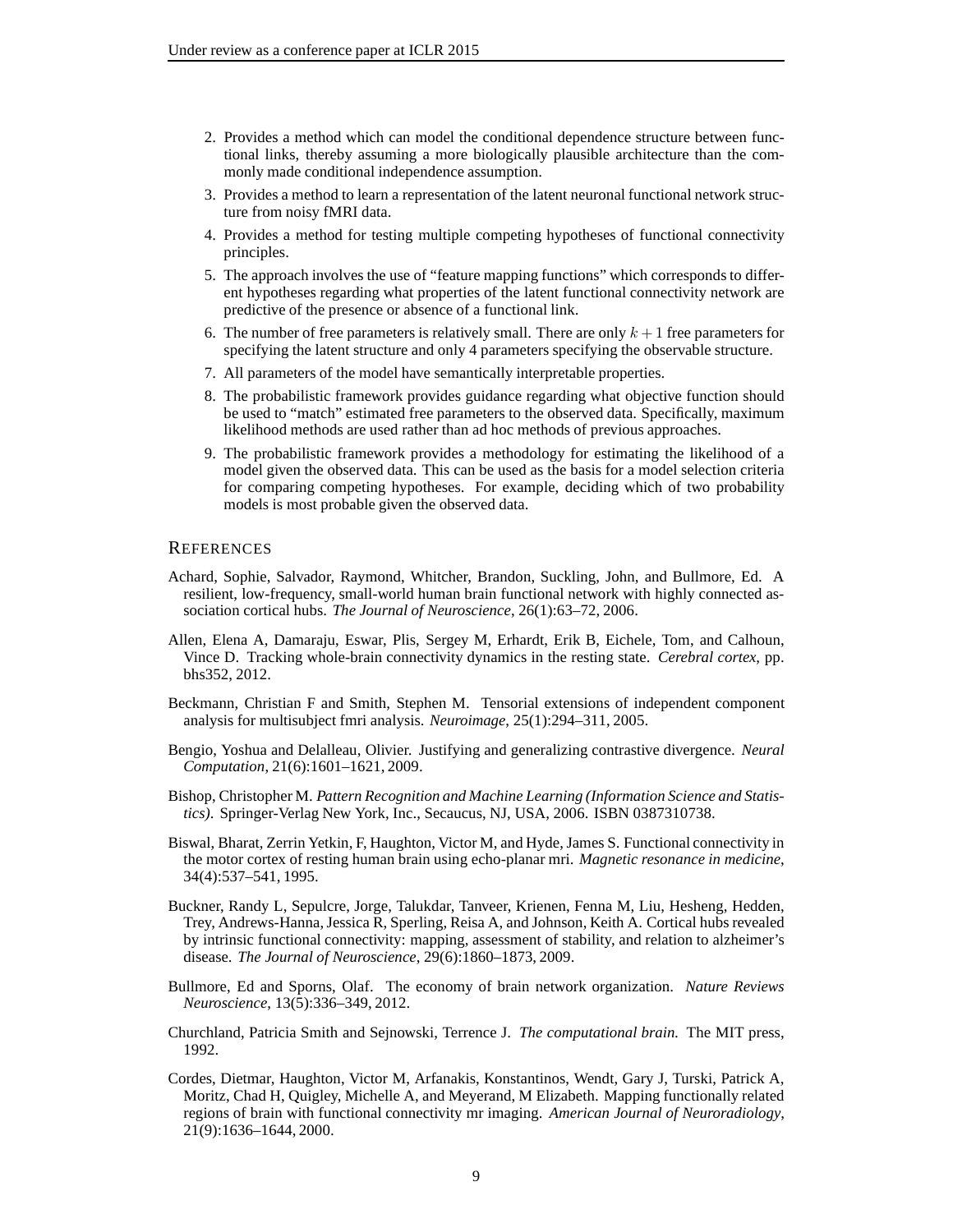- Cordes, Dietmar, Haughton, Victor M, Arfanakis, Konstantinos, Carew, John D, Turski, Patrick A, Moritz, Chad H, Quigley, Michelle A, and Meyerand, M Elizabeth. Frequencies contributing to functional connectivity in the cerebral cortex in resting-state data. *American Journal of Neuroradiology*, 22(7):1326–1333, 2001.
- Cowen, Alan S, Chun, Marvin M, and Kuhl, Brice A. Neural portraits of perception: reconstructing face images from evoked brain activity. *Neuroimage*, 94:12–22, 2014.
- De Martino, Federico, Valente, Giancarlo, Staeren, Noël, Ashburner, John, Goebel, Rainer, and Formisano, Elia. Combining multivariate voxel selection and support vector machines for mapping and classification of fmri spatial patterns. *Neuroimage*, 43(1):44–58, 2008.
- Eguiluz, Victor M, Chialvo, Dante R, Cecchi, Guillermo A, Baliki, Marwan, and Apkarian, A Vania. Scale-free brain functional networks. *Physical review letters*, 94(1):018102, 2005.
- Esteban, Oscar, Wollny, Gert, Gorthi, Subrahmanyam, Ledesma-Carbayo, María-J, Thiran, Jean-Philippe, Santos, Andrés, and Bach-Cuadra, Meritxell. Mbis: Multivariate bayesian image segmentation tool. *Computer methods and programs in biomedicine*, 115(2):76–94, 2014.
- Ferrarini, Luca, Veer, Ilya M, Baerends, Evelinda, van Tol, Marie-José, Renken, Remco J, van der Wee, Nic JA, Veltman, Dirk, Aleman, André, Zitman, Frans G, Penninx, Brenda WJH, et al. Hierarchical functional modularity in the resting-state human brain. *Human brain mapping*, 30 (7):2220–2231, 2009.
- Fisher, Ronald A. Frequency distribution of the values of the correlation coefficient in samples from an indefinitely large population. *Biometrika*, pp. 507–521, 1915.
- Fisher, Ronald Aylmer et al. On the" probable error" of a coefficient of correlation deduced from a small sample. *Metron*, 1:3–32, 1921.
- Friston, Karl J, Harrison, Lee, and Penny, Will. Dynamic causal modelling. *Neuroimage*, 19(4): 1273–1302, 2003.
- Golden, Richard M. *Mathematical methods for neural network analysis and design*. MIT Press, 1996.
- Greene, William H. *Econometric analysis*. Pearson Education India, 2003.
- Hamilton, J Paul, Chen, Gang, Thomason, Moriah E, Schwartz, Mirra E, and Gotlib, Ian H. Investigating neural primacy in major depressive disorder: multivariate granger causality analysis of resting-state fmri time-series data. *Molecular psychiatry*, 16(7):763–772, 2011.
- Hampson, Michelle, Peterson, Bradley S, Skudlarski, Pawel, Gatenby, James C, and Gore, John C. Detection of functional connectivity using temporal correlations in mr images. *Human brain mapping*, 15(4):247–262, 2002.
- Hastings, W Keith. Monte carlo sampling methods using markov chains and their applications. *Biometrika*, 57(1):97–109, 1970.
- Honey, CJ, Sporns, O, Cammoun, Leila, Gigandet, Xavier, Thiran, Jean-Philippe, Meuli, Reto, and Hagmann, Patric. Predicting human resting-state functional connectivity from structural connectivity. *Proceedings of the National Academy of Sciences*, 106(6):2035–2040, 2009.
- Honnorat, N, Eavani, H, Satterthwaite, TD, Gur, RE, Gur, RC, and Davatzikos, C. Grasp: Geodesic graph-based segmentation with shape priors for the functional parcellation of the cortex. *NeuroImage*, 106:207–221, 2015.
- Johansen-Berg, Heidi and Rushworth, Matthew FS. Using diffusion imaging to study human connectional anatomy. *Annual review of neuroscience*, 32:75–94, 2009.
- Kim, Jieun, Zhu, Wei, Chang, Linda, Bentler, Peter M, and Ernst, Thomas. Unified structural equation modeling approach for the analysis of multisubject, multivariate functional mri data. *Human Brain Mapping*, 28(2):85–93, 2007.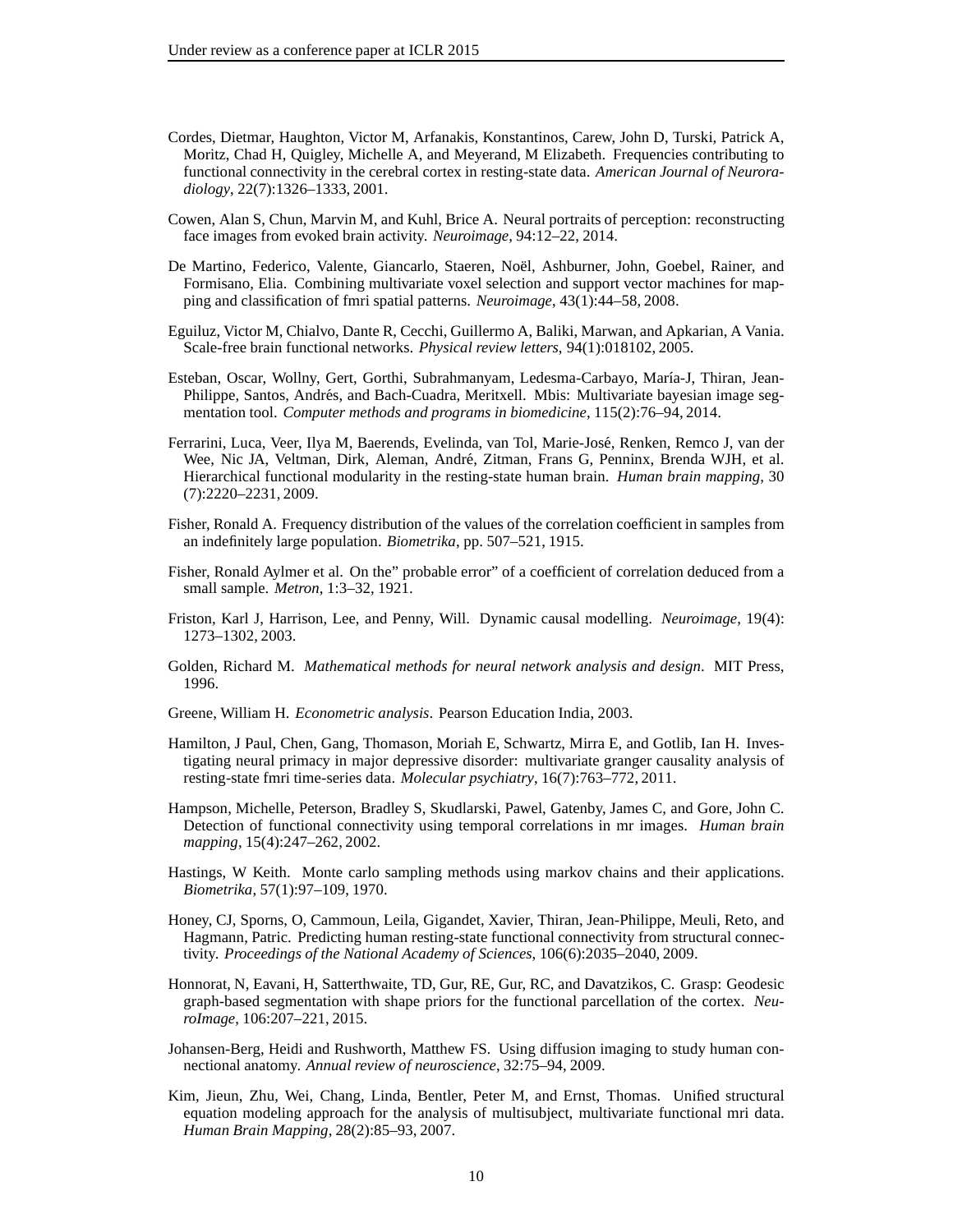- LaConte, Stephen, Strother, Stephen, Cherkassky, Vladimir, Anderson, Jon, and Hu, Xiaoping. Support vector machines for temporal classification of block design fmri data. *NeuroImage*, 26(2): 317–329, 2005.
- Logothetis, Nikos K. What we can do and what we cannot do with fmri. *Nature*, 453(7197):869– 878, 2008.
- Markov, NT, Ercsey-Ravasz, MM, Gomes, AR Ribeiro, Lamy, C, Magrou, L, Vezoli, J, Misery, P, Falchier, A, Quilodran, R, Gariel, MA, et al. A weighted and directed interareal connectivity matrix for macaque cerebral cortex. *Cerebral Cortex*, pp. bhs270, 2012.
- Newman, Mark. *Networks: an introduction*. Oxford University Press, 2010.
- Nishimoto, Shinji, Vu, An T, Naselaris, Thomas, Benjamini, Yuval, Yu, Bin, and Gallant, Jack L. Reconstructing visual experiences from brain activity evoked by natural movies. *Current Biology*, 21(19):1641–1646, 2011.
- Park, Hae-Jeong and Friston, Karl. Structural and functional brain networks: from connections to cognition. *Science*, 342(6158):1238411, 2013.
- Roebroeck, Alard, Formisano, Elia, and Goebel, Rainer. Mapping directed influence over the brain using granger causality and fmri. *Neuroimage*, 25(1):230–242, 2005.
- Ryali, Srikanth, Chen, Tianwen, Supekar, Kaustubh, and Menon, Vinod. A parcellation scheme based on von mises-fisher distributions and markov random fields for segmenting brain regions using resting-state fmri. *Neuroimage*, 65:83–96, 2013.
- Salvador, Raymond, Suckling, John, Coleman, Martin R, Pickard, John D, Menon, David, and Bullmore, ED. Neurophysiological architecture of functional magnetic resonance images of human brain. *Cerebral cortex*, 15(9):1332–1342, 2005.
- Schlösser, Ralf, Gesierich, Thomas, Kaufmann, Bettina, Vucurevic, Goran, Hunsche, Stefan, Gawehn, Joachim, and Stoeter, Peter. Altered effective connectivity during working memory performance in schizophrenia: a study with fmri and structural equation modeling. *Neuroimage*, 19(3):751–763, 2003.
- Seeley, William W, Menon, Vinod, Schatzberg, Alan F, Keller, Jennifer, Glover, Gary H, Kenna, Heather, Reiss, Allan L, and Greicius, Michael D. Dissociable intrinsic connectivity networks for salience processing and executive control. *The Journal of neuroscience*, 27(9):2349–2356, 2007.
- Smith, Stephen M, Miller, Karla L, Salimi-Khorshidi, Gholamreza, Webster, Matthew, Beckmann, Christian F, Nichols, Thomas E, Ramsey, Joseph D, and Woolrich, Mark W. Network modelling methods for fmri. *Neuroimage*, 54(2):875–891, 2011.
- Stone, JV, Porrill, J, Porter, NR, and Wilkinson, ID. Spatiotemporal independent component analysis of event-related fmri data using skewed probability density functions. *NeuroImage*, 15(2):407– 421, 2002.
- Tomasi, Dardo and Volkow, Nora D. Functional connectivity hubs in the human brain. *Neuroimage*, 57(3):908–917, 2011.
- Vértes, Petra E, Alexander-Bloch, Aaron F, Gogtay, Nitin, Giedd, Jay N, Rapoport, Judith L, and Bullmore, Edward T. Simple models of human brain functional networks. *Proceedings of the National Academy of Sciences*, 109(15):5868–5873, 2012.
- Vincent, JL, Patel, GH, Fox, MD, Snyder, AZ, Baker, JT, Van Essen, DC, Zempel, JM, Snyder, LH, Corbetta, M, and Raichle, ME. Intrinsic functional architecture in the anaesthetized monkey brain. *Nature*, 447(7140):83–86, 2007.
- Vincent, Justin L, Snyder, Abraham Z, Fox, Michael D, Shannon, Benjamin J, Andrews, Jessica R, Raichle, Marcus E, and Buckner, Randy L. Coherent spontaneous activity identifies a hippocampal-parietal memory network. *Journal of neurophysiology*, 96(6):3517–3531, 2006.